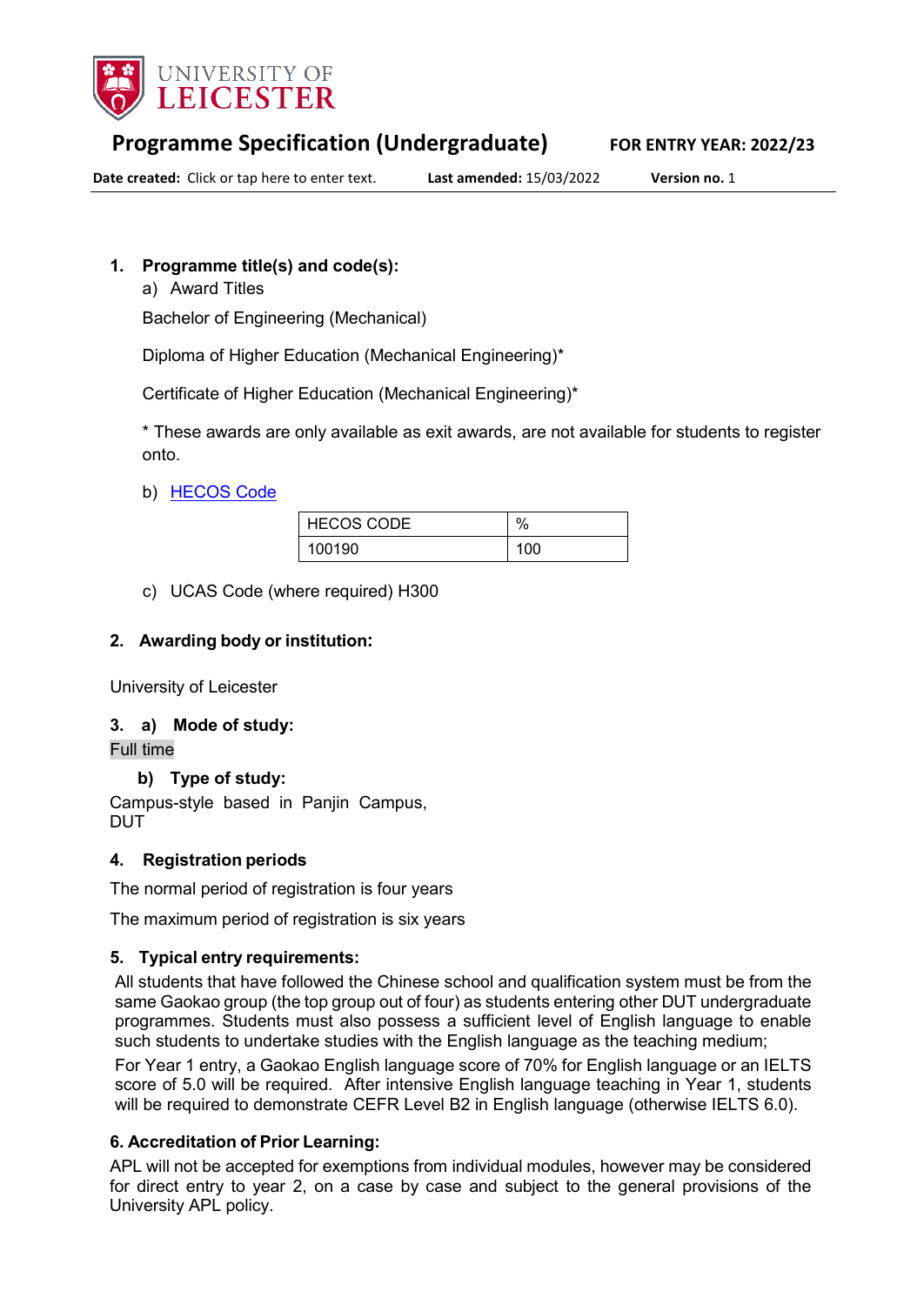## **7. Programme aims:**

All the variants of the programmes aim to satisfy the criteria of the accrediting engineering institutions in preparation for future application of the accreditation. These are based on the Engineering Council's Accreditation of Higher Education Programmes (AHEP) learning outcomes. These are defined in 6 overarching outcomes:

- Science and Mathematics (SM),
- Engineering Analysis (EA),
- Design (D),
- Economic, Legal, social, ethical and environmental context (EL)
- Engineering Practice (P)
- Additional General Skills (G).

Programme-level Intended Learning Outcomes for the degrees programmes are mapped, using the shorthand codes above, to these overarching outcomes in section 9 - Programme Outcomes below. Each of these overarching outcomes is divided into a maximum of 11 specific outcomes (e.g. P1 – P11). These are mapped to module-level Intended Learning Outcomes and assessment elements, and are detailed in the module specifications.

The BEng programme aims to

- 1. provide a curriculum that is enjoyable and motivating and which creates enthusiasm for engineering through the challenge of responding to interesting engineering problems;
- 2. provide students with the breadth of understanding in relevant science and mathematics to allow analysis and design of Mechanical Engineering systems that improve quality of life through being able to integrate knowledge from other engineering disciplines.
- 3. develop students' knowledge and understanding of the tools and techniques used for modelling, analysis, design and control of complex Mechanical engineering systems;
- 4. develop students' detailed knowledge and understanding of engineering applications used in research and industry;
- 5. cultivate the synergy between teaching and research; and
- 6. foster students' independent learning and organisational skills.

### **8. Reference points used to inform the programme specification:**

- QAA Benchmarking Statement
- Framework for Higher Education Qualifications (FHEQ)
- UK Quality Code for Higher Education
- Engineering Accreditation Board (EAB) Bachelors and Integrated Masters Degree Learning Outcomes (AHEP 3rd Edition)
- UK-SPEC (UK Standard for Professional Engineering Competence)
- Engineering Council Compensation and Condonement requirements November 2018.
- **University Learning [Strategy](https://www2.le.ac.uk/offices/sas2/quality/learnteach)**
- **[University Assessment Strategy](https://www2.le.ac.uk/offices/sas2/quality/learnteach)**
- University of Leicester Periodic Developmental Review Report
- External Examiners' reports (annual) for Leicester campus programme
- United Nations Education for Sustainable Development Goals
- Student Destinations Data for Leicester campus programme

#### **9. Programme Outcomes:**

| Intended | Teaching and                                       | <b>How Demonstrated?</b> |
|----------|----------------------------------------------------|--------------------------|
| Learning | Learning                                           |                          |
|          | (a) Discipline specific knowledge and competencies |                          |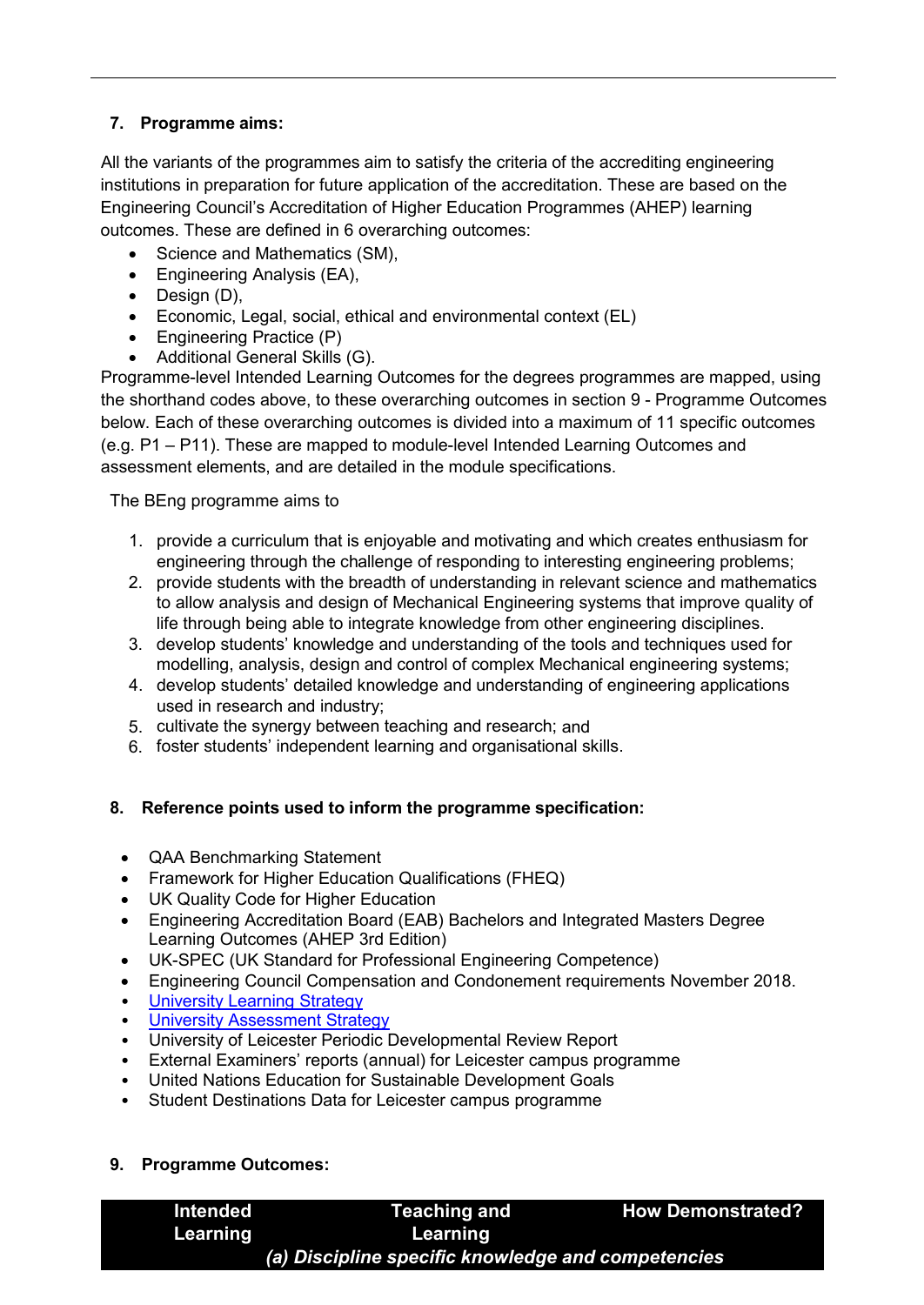| (i) Mastery of an appropriate body of                                                                                                                                                                                                            |                                                                                                                                                                       |                                                                                                                                                                                                             |  |
|--------------------------------------------------------------------------------------------------------------------------------------------------------------------------------------------------------------------------------------------------|-----------------------------------------------------------------------------------------------------------------------------------------------------------------------|-------------------------------------------------------------------------------------------------------------------------------------------------------------------------------------------------------------|--|
| Demonstrate knowledge of the<br>scientific and mathematical<br>principles and techniques<br>necessary for a Mechanical<br>Engineer, including materials,<br>applied thermodynamics, fluids,<br>dynamics, structures, failure<br>mechanisms (SM). | Lectures, tutorials, seminars,<br>laboratory practicals, directed reading, seminar presentations, contributions<br>independent research, resource-<br>based learning. | Examinations, laboratory reports,<br>to discussions, problem-based<br>exercises, design tasks, simulation<br>exercises, group projects,<br>independent projects.                                            |  |
|                                                                                                                                                                                                                                                  | (ii) Understanding and application of key concepts and techniques                                                                                                     |                                                                                                                                                                                                             |  |
| Demonstrate knowledge,<br>understanding and application of<br>appropriate mathematical,<br>computational and scientific<br>techniques and methods for<br>modelling and analysing<br>Mechanical engineering problems<br>(SM, EA).                 | Lectures, tutorials, surgeries problem<br>solving classes, computer practical<br>classes, example sheets.                                                             | Examinations, laboratory reports,<br>seminar presentations, contributions<br>to discussions, problem-based<br>exercises, design tasks, simulation<br>exercises, group projects,<br>independent<br>projects. |  |
| Demonstrate knowledge and<br>understanding of the design<br>process and design<br>methodologies used in the                                                                                                                                      | Lectures, tutorials, surgeries problem<br>solving classes, independent<br>research, project supervision.                                                              | As above                                                                                                                                                                                                    |  |
| discipline (D)<br>Demonstrate knowledge and<br>understanding of management                                                                                                                                                                       | Lectures, tutorials, independent<br>research, project supervision.                                                                                                    | As above                                                                                                                                                                                                    |  |
| and business practices that<br>influence an engineer's work<br>$(EL)$ .                                                                                                                                                                          | Lectures, tutorials, independent<br>research, project supervision.                                                                                                    | As above                                                                                                                                                                                                    |  |
| Demonstrate knowledge and<br>understanding of manufacturing<br>and/or operational practice (P).                                                                                                                                                  |                                                                                                                                                                       |                                                                                                                                                                                                             |  |
|                                                                                                                                                                                                                                                  | (iii) Critical analysis of key issues                                                                                                                                 |                                                                                                                                                                                                             |  |
| Apply scientific principles to<br>model and analyse engineering<br><u>(SM).</u><br>Analyse systems, processes or                                                                                                                                 | Lectures, tutorials, surgeries<br>problem solving classes<br>systems, processes and products computer practical classes, example<br>sheets.<br>As above               | Examinations, laboratory reports,<br>seminar presentations, contributions<br>to discussions, problem-based<br>exercises, design tasks, simulation                                                           |  |
| components as part of the design<br>process.<br>Evaluate commercial risks and<br>technical risks <mark>(EL).</mark>                                                                                                                              | Problem solving exercises,<br>independent research projects, group<br>projects.                                                                                       | exercises, group projects,<br>independent<br>projects.                                                                                                                                                      |  |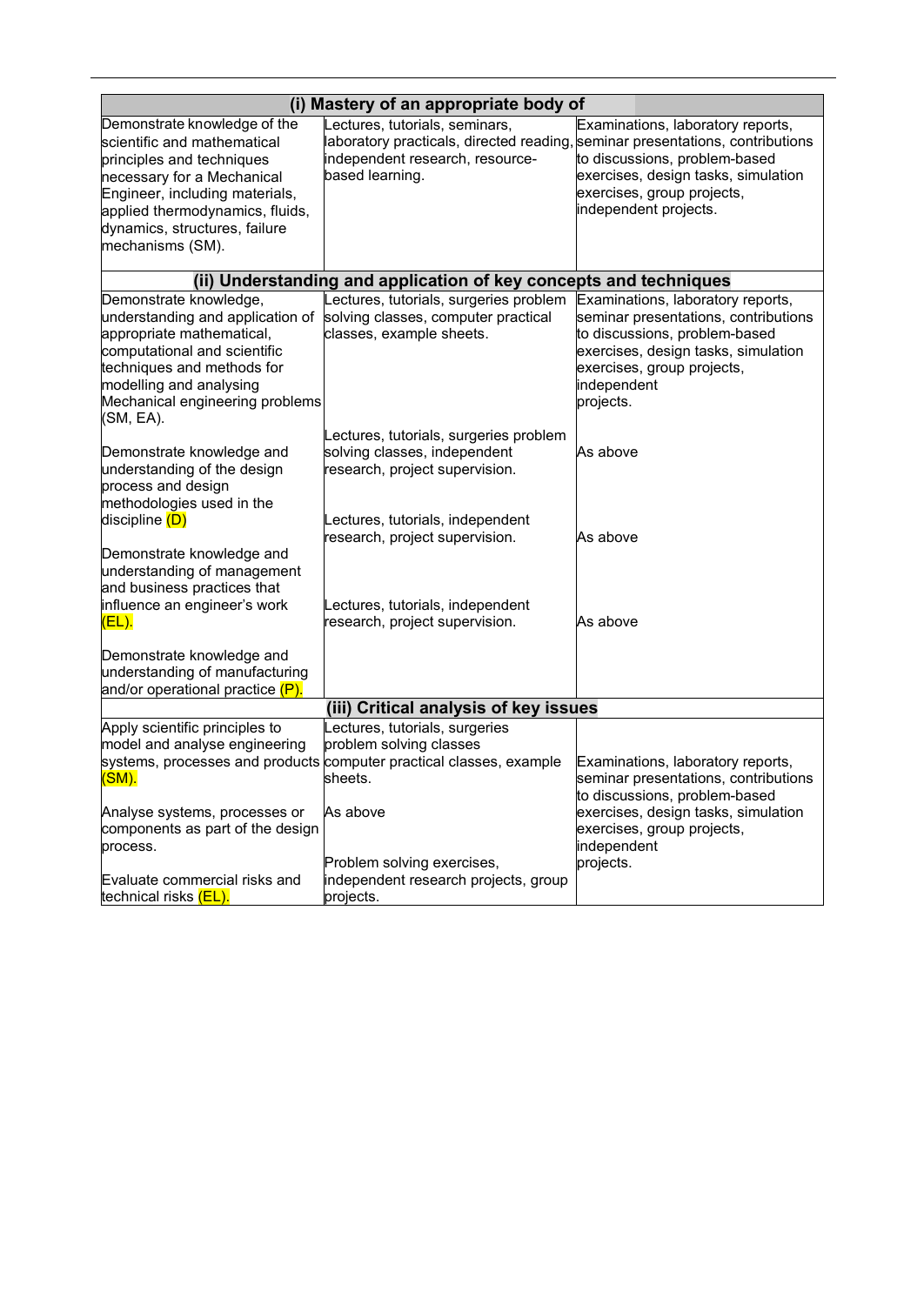| <b>Intended</b>                                                                                                                                                                                                     | <b>Teaching and</b>                                                                                                    | <b>How Demonstrated?</b>                                                                                    |  |
|---------------------------------------------------------------------------------------------------------------------------------------------------------------------------------------------------------------------|------------------------------------------------------------------------------------------------------------------------|-------------------------------------------------------------------------------------------------------------|--|
| Learning                                                                                                                                                                                                            | Learning                                                                                                               |                                                                                                             |  |
| (iv) Clear and concise presentation of material                                                                                                                                                                     |                                                                                                                        |                                                                                                             |  |
| Interpret and report results,<br>presenting data in alternative<br>forms suitable for a range of<br>different audiences in order to<br>create deeper understanding<br>and/or greater impact <mark>(D, P, G).</mark> | Lectures, seminars,<br>masterclasses.                                                                                  | Written assignments, exhibitions,<br>poster displays, reports, independent<br>research projects.            |  |
|                                                                                                                                                                                                                     | (v) Critical appraisal of evidence with appropriate insight                                                            |                                                                                                             |  |
| Select and apply appropriate<br>computer-based methods for<br>modelling and analysing<br>engineering problems (EA).                                                                                                 | surgeries.                                                                                                             | Computer practical classes, lectures, Computer-based exercises, simulation<br>exercises, research projects. |  |
| Evaluate customer and user<br>needs taking into account the<br>wider engineering context (D)                                                                                                                        | Design tasks, laboratory practicals,<br>simulation exercises, group projects,<br>work placement                        | Problem solving exercises,<br>simulations, exhibitions, independent<br>research.                            |  |
| Create and design new<br>processes<br>or products to fulfil a specified<br>requirement through synthesis of<br>ideas from a wide range of<br>sources (D).                                                           | Design tasks, laboratory practicals,<br>simulation exercises, group projects.                                          | Problem solving exercises,<br>simulations,<br>exhibitions, independent research.                            |  |
| Perform practical testing,<br>technical analysis and critical<br>evaluation of design ideas in<br>laboratory or through simulation<br>(P)                                                                           | Design tasks, laboratory practicals,<br>simulation exercises, group projects,,<br>group projects.                      | Laboratory examinations, laboratory<br>reports, simulation reports.                                         |  |
|                                                                                                                                                                                                                     | (vi) Other discipline specific competencies                                                                            |                                                                                                             |  |
| Select and use appropriate test<br>and measurement<br>instrumentation (P).                                                                                                                                          | Laboratory practicals, group research Laboratory reports, examinations,<br>projects, independent research<br>projects. | projects reports.                                                                                           |  |
| Select and conduct appropriate<br>experimental procedures (P).                                                                                                                                                      | Laboratory practicals, design tasks,<br>independent research.                                                          | Laboratory reports, examinations,<br>project reports.                                                       |  |
| Demonstrate knowledge and<br>understanding of manufacturing<br>and/or operational practice (P)                                                                                                                      | Manufacturing skills programme, work Laboratory reports, written<br>placement.                                         | assignments, work placement<br>report.                                                                      |  |
| Apply understanding of codes of<br>practice related to hazards and<br>operational safety to ensure good<br>working practices and effective<br>risk management (EL).                                                 | Laboratory practicals, design tasks,<br>independent research.<br>All teaching and learning methods<br>detailed above.  | Laboratory reports, written<br>assignments.                                                                 |  |
|                                                                                                                                                                                                                     |                                                                                                                        |                                                                                                             |  |
|                                                                                                                                                                                                                     | (b) Transferable                                                                                                       |                                                                                                             |  |
| (i) Oral                                                                                                                                                                                                            |                                                                                                                        |                                                                                                             |  |
| <b>Present technical and business</b><br>information orally, in an<br>appropriate form for a given<br>audience <mark>(D, G).</mark>                                                                                 | Tutorials, group projects, independent<br>research, project supervision.                                               | Oral presentations,<br>portfolio.                                                                           |  |
|                                                                                                                                                                                                                     | (ii) Written                                                                                                           |                                                                                                             |  |
| Communicate business and<br>technical information in an<br>appropriate written form for a<br>given audience (D).                                                                                                    | Lectures, group projects, independent Written assignments, laboratory<br>research, project supervision.                | reports, essays, independent project<br>reports.                                                            |  |
|                                                                                                                                                                                                                     | As above                                                                                                               | As above                                                                                                    |  |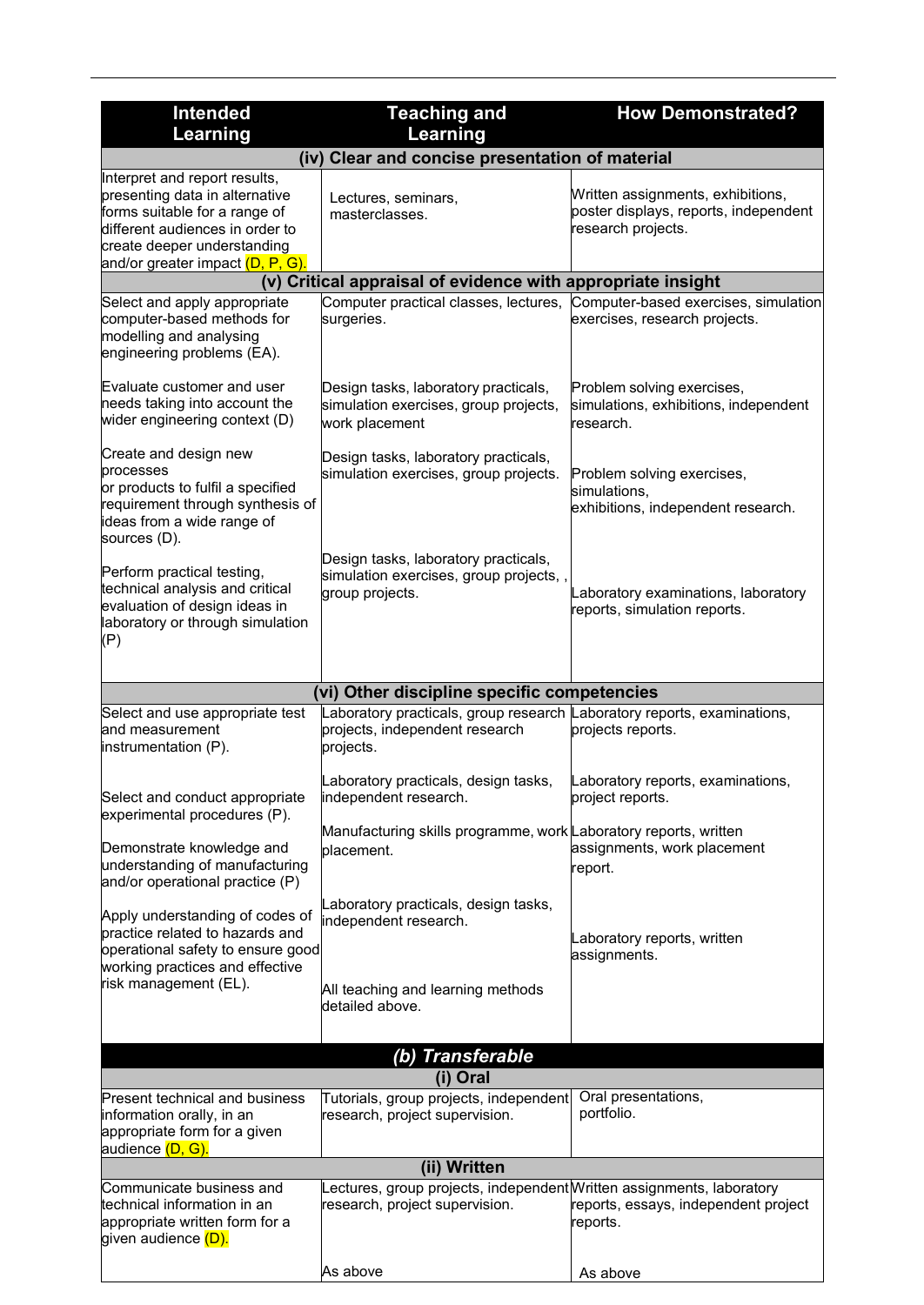| Report on a practical or          |  |
|-----------------------------------|--|
|                                   |  |
| simulation test of a design       |  |
|                                   |  |
| solution including analysis and   |  |
|                                   |  |
| discussion of the results $(D)$ . |  |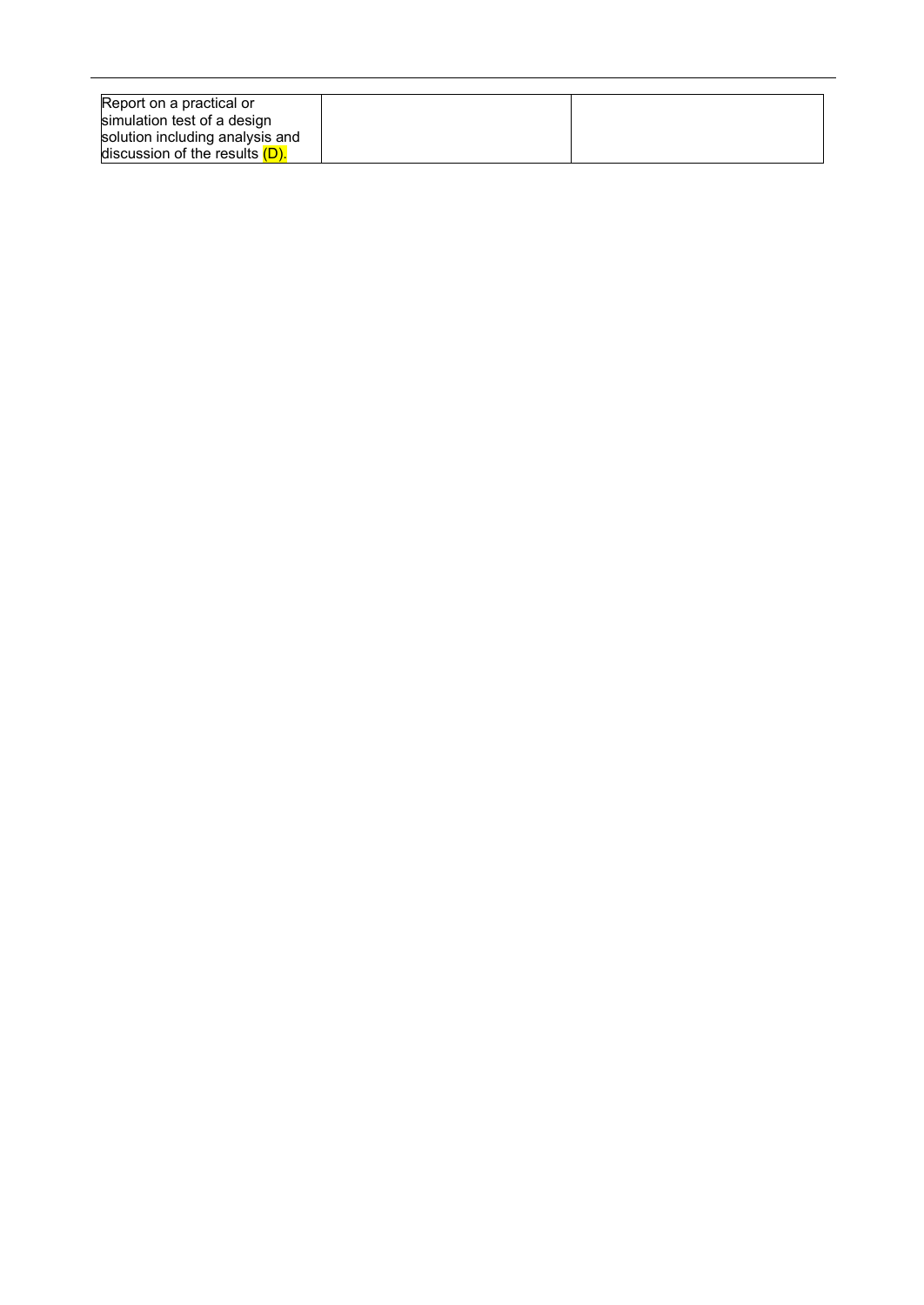| <b>Intended</b>                                                                                                                                                                                                              | <b>Teaching and</b>                                                                                                                                                                                                                                                                                     | <b>How Demonstrated?</b>                                                                                                          |
|------------------------------------------------------------------------------------------------------------------------------------------------------------------------------------------------------------------------------|---------------------------------------------------------------------------------------------------------------------------------------------------------------------------------------------------------------------------------------------------------------------------------------------------------|-----------------------------------------------------------------------------------------------------------------------------------|
| Learning                                                                                                                                                                                                                     | Learning                                                                                                                                                                                                                                                                                                |                                                                                                                                   |
|                                                                                                                                                                                                                              | (iii) Information                                                                                                                                                                                                                                                                                       |                                                                                                                                   |
| Use standard and specialist<br>engineering IT software<br>confidently to conduct and report<br>on engineering analysis and<br>projects (G).                                                                                  | Lectures, group projects, independent Mritten assignments, laboratory<br>research, project supervision.                                                                                                                                                                                                 | reports, essays, independent project<br>reports.                                                                                  |
|                                                                                                                                                                                                                              | (iv)                                                                                                                                                                                                                                                                                                    |                                                                                                                                   |
| Manipulate and sort data to<br>generate new data sets <mark>(SM,</mark><br><b>EA).</b><br>Manipulate and present data in<br>alternative formats to create<br>deeper understanding or greater<br>impact <mark>(EA, D).</mark> | Problem-solving classes, research<br>projects.<br>Problem-solving classes, research<br>projects.                                                                                                                                                                                                        | Computer-based exercises, written<br>assignments, poster displays, oral<br>presentations.                                         |
|                                                                                                                                                                                                                              | (v) Team                                                                                                                                                                                                                                                                                                |                                                                                                                                   |
| Work collaboratively as part of an∏utorials, masterclasses, project<br><mark>engineering</mark> team undertaking a<br>range of different team roles <mark>(P)</mark>                                                         | supervision, induction programmes.                                                                                                                                                                                                                                                                      | Learning logs/diaries, learning<br>portfolios, group projects, simulation<br>exercises.                                           |
|                                                                                                                                                                                                                              | (vi) Problem                                                                                                                                                                                                                                                                                            |                                                                                                                                   |
| Solve problems through the<br>integration of knowledge of<br>mathematics, science,<br>information technology, design,<br>practice <mark>(SM, EA).</mark>                                                                     | Project supervision, lectures, tutorials, Individual research projects, oral<br>example sheets, simulation exercises, presentations, project reports,<br>laboratory based exercises,<br>computer-based exercises,<br>business context and engineering independent research projects, group<br>projects. | problem-based examinations,<br>practical demonstrations.                                                                          |
| Select & analyse appropriate<br>evidence to solve non-routine<br>problems <mark>(EA, D).</mark>                                                                                                                              | As above                                                                                                                                                                                                                                                                                                |                                                                                                                                   |
| Use systematic analysis and<br>design methods to solve<br>problems in unfamiliar situations<br>(D).                                                                                                                          | As above                                                                                                                                                                                                                                                                                                |                                                                                                                                   |
| Use creativity and innovation to<br>solve problems (D).                                                                                                                                                                      | As above                                                                                                                                                                                                                                                                                                |                                                                                                                                   |
| Apply standard management<br>techniques to plan and allocate<br>resources to projects <mark>(EL).</mark>                                                                                                                     | As above                                                                                                                                                                                                                                                                                                |                                                                                                                                   |
|                                                                                                                                                                                                                              | (vii) Information                                                                                                                                                                                                                                                                                       |                                                                                                                                   |
| Select and apply scientific<br>evidence based methods in the<br>solution of problems (SM).                                                                                                                                   | ectures, tutorials, example sheets,<br>simulation exercises, laboratory<br>based<br>exercises, computer-based exercises,<br>independent research projects, group<br>projects.                                                                                                                           | Individual research projects, oral<br>presentations, project reports,<br>problem-based examinations,<br>practical demonstrations. |
| Search for information related to<br>design solution, evaluate it and<br>suggest requirements for<br>additional information <mark>(D).</mark>                                                                                | As above                                                                                                                                                                                                                                                                                                | As above                                                                                                                          |
| Plan and manage the design<br>process, including cost drivers<br>and evaluate outcomes (D)                                                                                                                                   | As above                                                                                                                                                                                                                                                                                                | As above                                                                                                                          |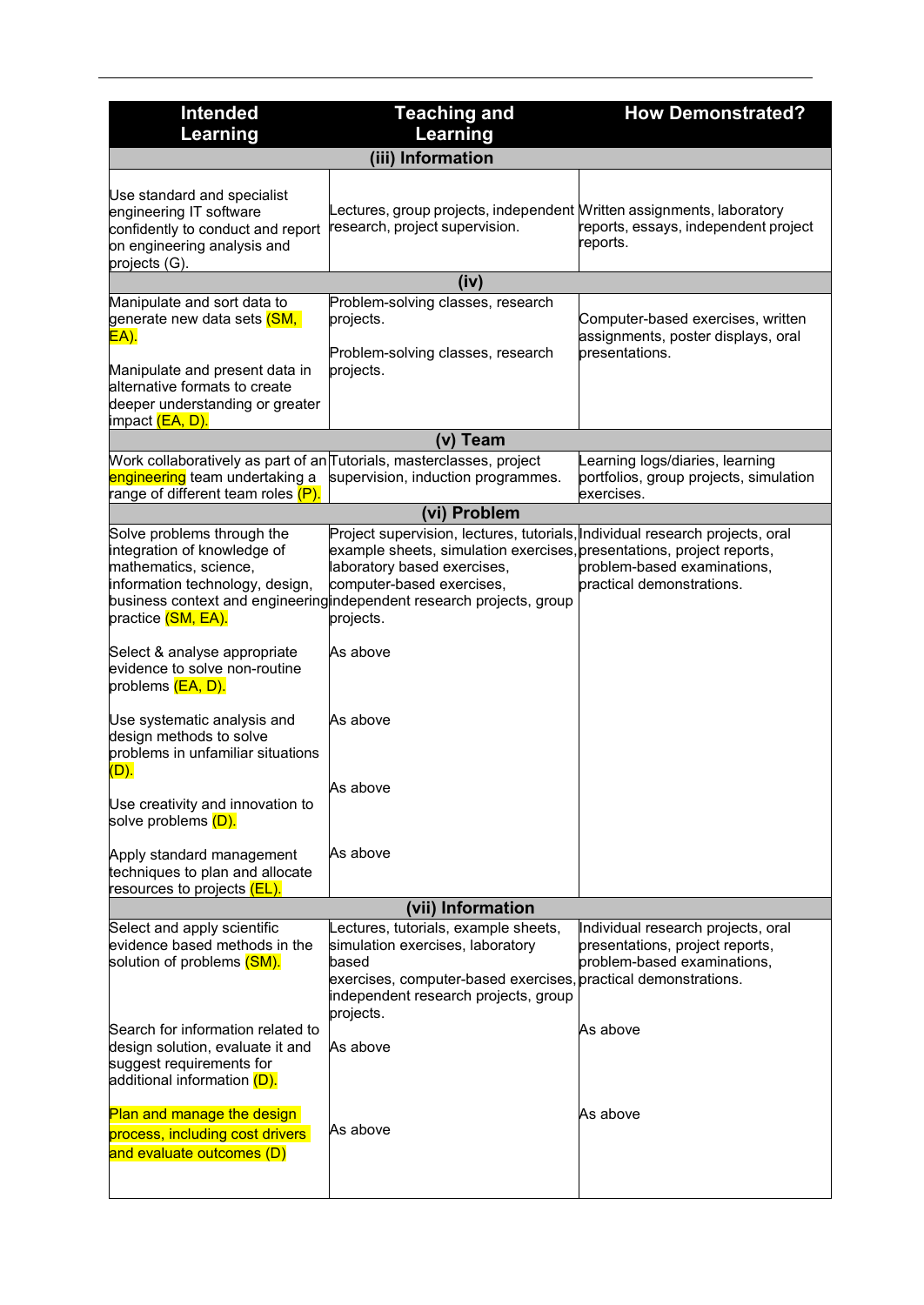| (viii) Skills for lifelong                   |                                                   |                                        |  |
|----------------------------------------------|---------------------------------------------------|----------------------------------------|--|
| Demonstrate knowledge and                    | Work placement, simulation                        | Work placement report, simulation      |  |
| understanding of the professional exercises, |                                                   | exercises, reports, independent        |  |
| and ethical responsibilities of an           | independent research.                             | projects.                              |  |
| engineer and legal requirements              |                                                   |                                        |  |
| (EL).                                        |                                                   | Work placement report,                 |  |
|                                              |                                                   | independent project report, learning   |  |
| Learn independently and                      |                                                   | logs/diaries, learning portfolios.     |  |
| understand new concepts in the               | Independent research projects, group              |                                        |  |
| discipline readily (G).                      | research projects,.                               |                                        |  |
|                                              |                                                   | Work placement report,                 |  |
|                                              |                                                   | independent project report, learning   |  |
|                                              |                                                   | logs/diaries, learning portfolios.     |  |
| Develop and implement personal               |                                                   |                                        |  |
| plan of work to meet a deadline.             | Independent research projects, group              |                                        |  |
| Identify the critical activities             | research projects.                                |                                        |  |
| within a personal plan of work               |                                                   | Work placement report, independent     |  |
| (G).                                         |                                                   | project report, learning logs/diaries, |  |
|                                              |                                                   | learning portfolios.                   |  |
|                                              |                                                   |                                        |  |
| <b>Exercise initiative and personal</b>      | Independent research projects,                    |                                        |  |
| responsibility, which may be as              | group research projects, work                     | Learning portfolios                    |  |
| a team member or as a leader                 | placement.                                        |                                        |  |
| (P, G).                                      |                                                   |                                        |  |
|                                              |                                                   |                                        |  |
| Explore career development                   | Masterclasses, learning portfolios <mark>,</mark> |                                        |  |
| opportunities (G)                            | work placement                                    |                                        |  |
|                                              |                                                   |                                        |  |

### **10. Progression points:**

This programme follows the standard Scheme of Progression set out in Senate Regulation 5 governing undergraduate programmes.

There are two progression points in each academic year: end of Semester 1 and end of Semester 2 of the DUT-DLI teaching calendar. A progression decision is made by the DLI Board of Examiners on the basis of the Semester 1 exam/resit results in March and Semester 2 exam/resit results in July each year. Where it is known following Semester 1 that a student has not met the requirements to progress to the next year, they may be required to suspend their studies at that stage.

The following additional progression requirements for this programme have been approved:

- Students must pass the English language modules in year 1, which cannot be carried into year 2, in order to be able to demonstrate the ability to learn and study in English.
	- EG2006 has no resit option so must be passed at the first attempt because to provide one is impractical given major individual or group projects modules and/or those covering AHEP3 learning outcomes that are not assessed in other modules are designated as being required to be passed at Honours level and cannot be treated as compensated fails for progression. These are indicated in the relevant module specifications: EG1006, EG2006 and EG2004.

Transfer between different degrees: Students not satisfying the UoL progression requirements may be allowed to transfer onto DUT programmes. Students satisfying the UoL progression requirements may be allowed to transfer to the University of Leicester campus-based degree programme, subject to capacity and physical resource limitations on the UoL campus.

#### **11. Scheme of Assessment**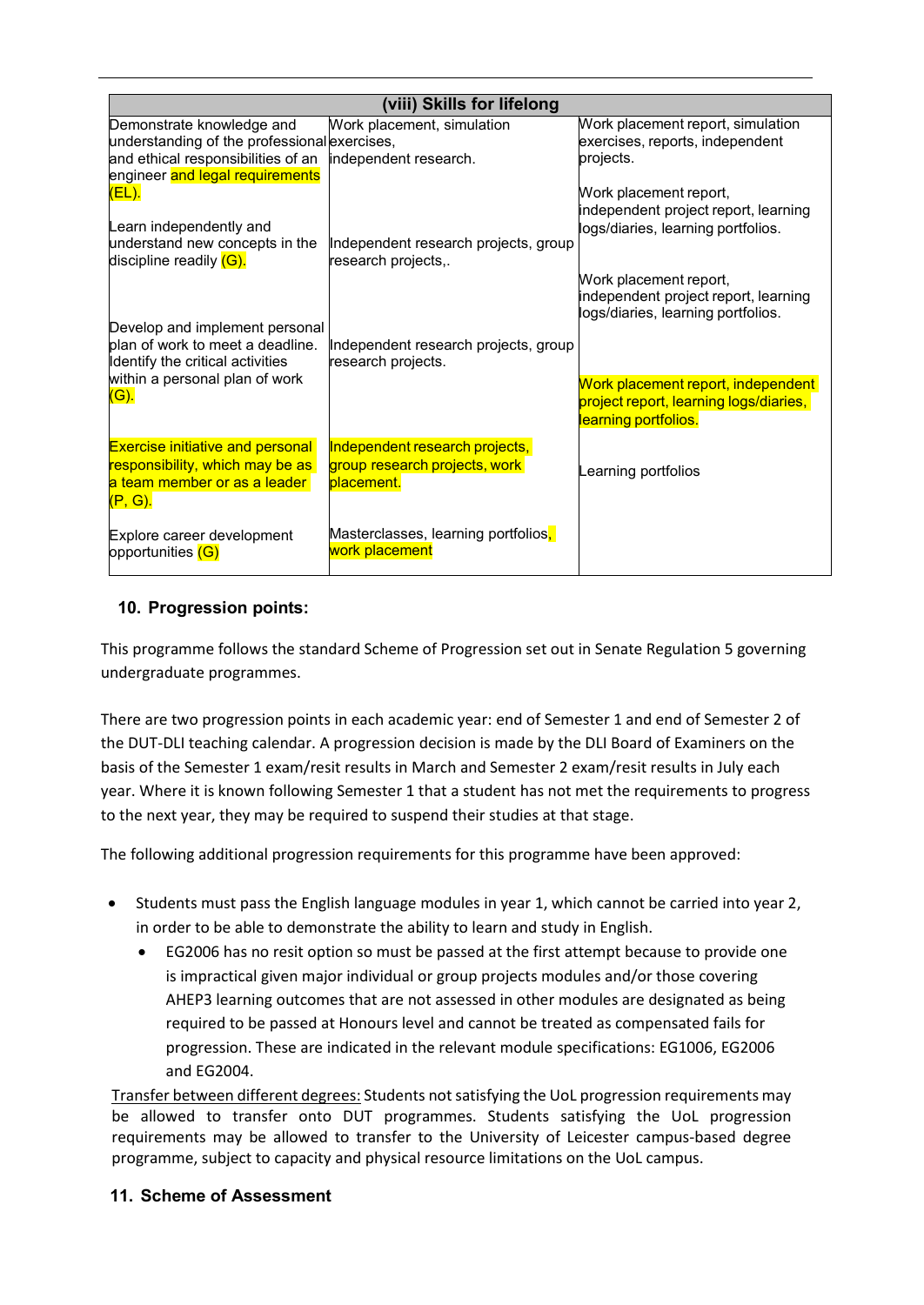The programme follows the standard scheme of award and classification set out in [Senate](http://www2.le.ac.uk/offices/sas2/regulations/general-regulations-for-taught-programmes) [Regulation 5.](http://www2.le.ac.uk/offices/sas2/regulations/general-regulations-for-taught-programmes)

The following additional award requirements for this programme have been approved as conditions of professional body accreditation:

• Major individual or group project modules and/or those covering AHEP3 learning outcomes that are not assessed in other modules are designated as being required to be passed at Honours level and cannot be treated as compensated fails for the purpose of award. For BEng these are EG3005 and EG3008.

#### **12. Special features:**

Programme delivered entirely in English, UK-style facilities provided on Panjin campus, Small group tutorials via video conferencing, group problem solving, research based projects, problem based learning, Reflect lecture capture.

#### **13. Indications of programme quality**

Normal University academic quality assurance processes are used to continuously review and improve the programmes. The last major review and re-structure of the programmes was during institutional Curriculum Transformation process, resulting in the current programmes structures being applied to students entering from academic year 2018/2019.

 All of the current BEng courses delivered at the University of Leicester are accredited by the appropriate professional engineering institutions. It is our intention to seek accreditation from the EAB for this BEng Mechanical Engineering programme during the next accreditation review.

#### **14. External Examiners**

The details of the External Examiner(s) for this programme and the most recent External Examiners' reports for this programme can be found **[here](https://exampapers.le.ac.uk/xmlui/handle/123456789/209)**.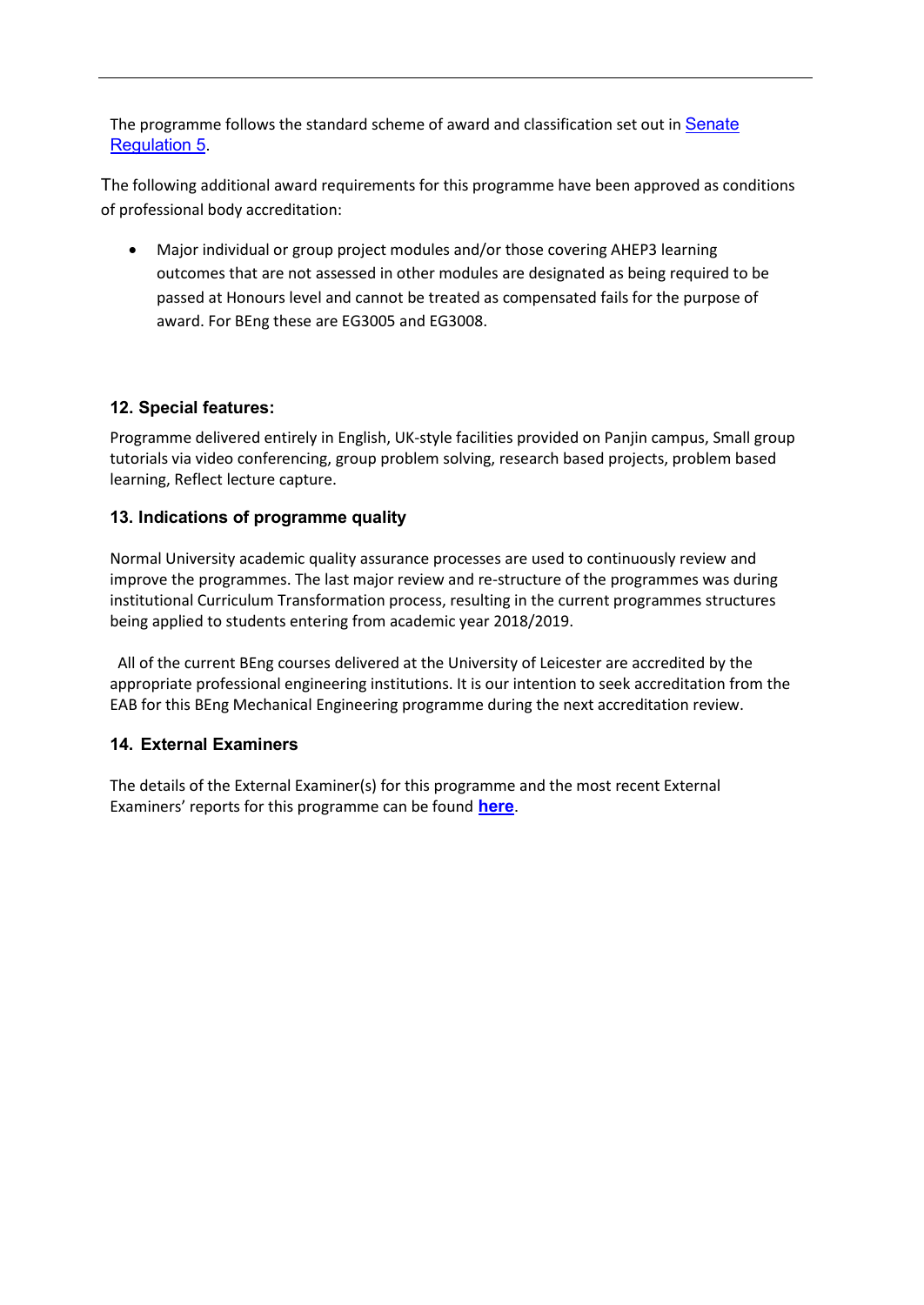# **APPENDIX 1: Programme structure (programme regulations)**

#### **Updates to the programme**

| Academic year<br>affected | <b>Module Code(s)</b> | Update                                                          |
|---------------------------|-----------------------|-----------------------------------------------------------------|
| 2025/26                   | EG3126                | EG3126 replaced with EG3124 Tribology in Engineering<br>Design. |

## **BEng Mechanical Engineering**

#### **FIRST YEAR MODULES**

|                                              | <b>SEMESTER 1</b>                                        |                       |                |
|----------------------------------------------|----------------------------------------------------------|-----------------------|----------------|
| <b>Core Modules</b>                          |                                                          |                       | <b>Credits</b> |
| EL0002                                       | UNIVERSITY ENGLISH 1: SPEAKING AND LISTENING             | 15                    |                |
| EL0003                                       | UNIVERSITY ENGLISH 2: READING AND WRITING                | 15                    |                |
| EL0004                                       | UNIVERSITY ENGLISH 3: PROJECT                            | 15                    |                |
| EG0280                                       | <b>ADVANCED MATHEMATICS I</b>                            | 15                    |                |
|                                              |                                                          | <b>Semester Total</b> | 60             |
|                                              | Additional Non-Credit Bearing Modules                    |                       |                |
|                                              | MORAL CULTIVATION AND BASIC LAW                          |                       |                |
|                                              | PHYSICAL EDUCATION I                                     |                       |                |
|                                              | MILITARY THEORY AND TRAINING                             |                       |                |
|                                              | <b>SEMESTER 2</b>                                        |                       |                |
| <b>Core Modules</b>                          |                                                          |                       | <b>Credits</b> |
| EL0005                                       | ENGLISH FOR SPECIFIC ACADEMIC PURPOSES                   | 15                    |                |
| EG0281                                       | ADVANCED MATHEMATICS II                                  | 15                    |                |
| EG0282                                       | <b>MECHANICAL ENGINEERING FOUNDATION</b>                 | 15                    |                |
| EG0283                                       | ELECTRONIC AND ELECTRICAL ENGINEERING FOUNDATION         | 15                    |                |
|                                              |                                                          | <b>Semester Total</b> | 60             |
| <b>Additional Non-Credit Bearing Modules</b> |                                                          |                       |                |
|                                              | CHINESE MODERN CONTEMPORARY HISTORY AND SITUATION POLICY |                       |                |
|                                              | PHYSICAL EDUCATION II                                    |                       |                |
|                                              | DUT GENERAL OPTIONAL MODLE I<br><b>SEMESTER 3</b>        |                       |                |
|                                              | <b>Additional Non-Credit Bearing Modules</b>             |                       |                |
|                                              | COLLEGE STUDENT MENTAL HEALTH AND HEALTH EDUCATION       |                       |                |
| <b>SECOND YEAR MODULES</b>                   |                                                          |                       |                |
|                                              | <b>YEAR LONG</b>                                         |                       |                |
| EG1006                                       | ENGINEERING DESIGN AND EXPERIMENTATION                   | 30                    |                |
|                                              | <b>SEMESTER 1</b>                                        |                       |                |
| <b>Core Modules</b>                          |                                                          |                       |                |
| EG1201                                       | ELECTRICAL AND ELECTRONIC ENGINEERING                    | 30                    |                |
| EG1280                                       | <b>ENGINEERING MATHEMATICS I</b>                         | 15                    |                |
|                                              |                                                          | <b>Semester Total</b> | 60             |
|                                              | <b>Additional Non-Credit Bearing Modules</b>             |                       |                |

PRINCIPLE OF MARXISM AND THEORY OF SOCIALISM ENGINERRING TRAINING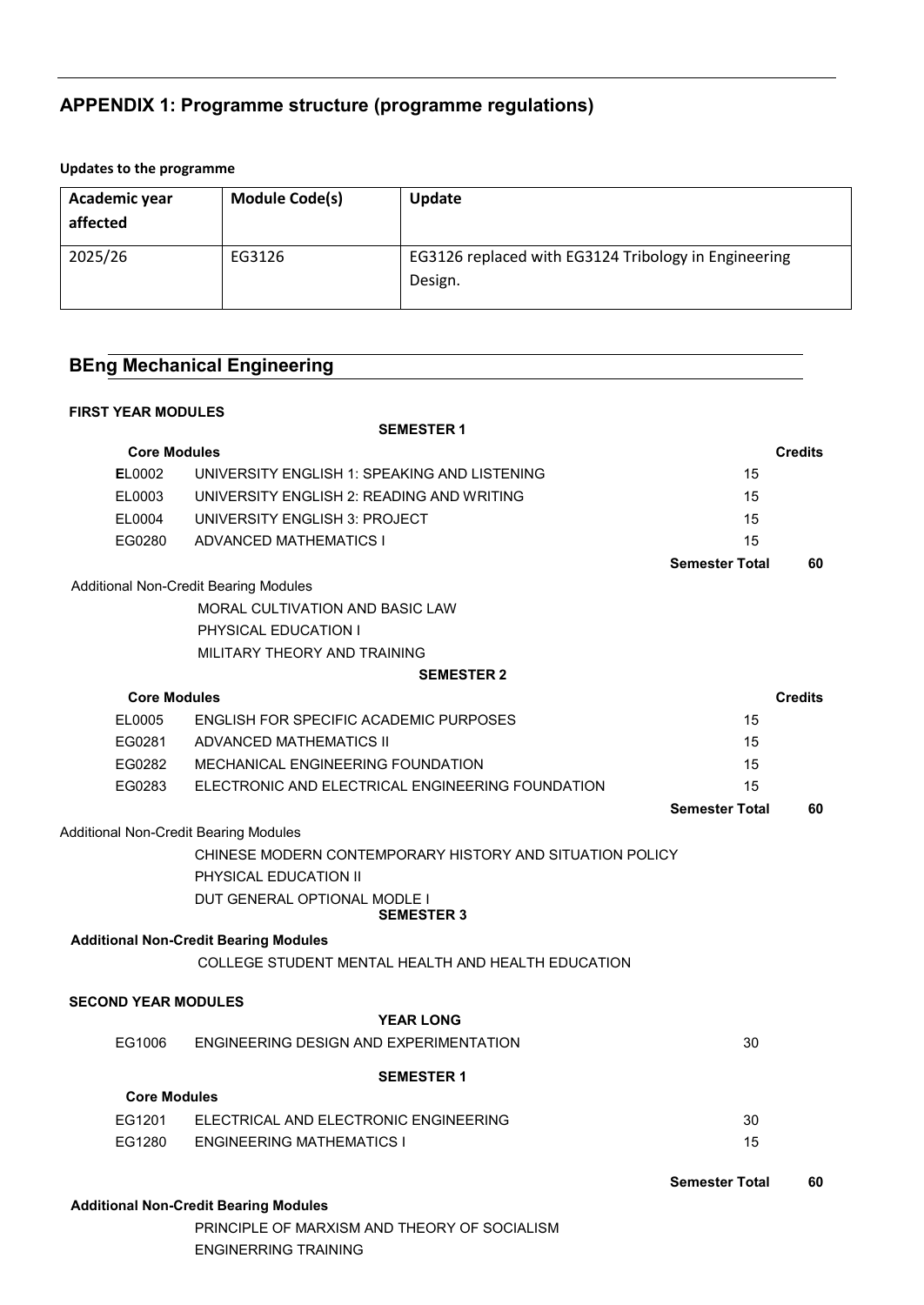| <b>SEMESTER 2</b>         |                                                                                               |                       |                |
|---------------------------|-----------------------------------------------------------------------------------------------|-----------------------|----------------|
|                           | <b>Core Modules</b>                                                                           |                       | <b>Credits</b> |
| EG1101                    | MECHANICAL ENGINEERING                                                                        | 30                    |                |
|                           | EG1281 ENGINEERING MATHEMATICS II                                                             | 15                    |                |
|                           |                                                                                               | <b>Semester Total</b> | 60             |
|                           | <b>Additional Non-Credit Bearing Modules</b>                                                  |                       |                |
|                           | DUT GENERAL OPTIONAL MODULE II                                                                |                       |                |
|                           | <b>SEMESTER 3</b>                                                                             |                       |                |
|                           | <b>Additional Non-Credit Bearing Modules</b>                                                  |                       |                |
|                           | ON-SITE VISTING PRACTICE                                                                      |                       |                |
|                           | Student Effort on EG1006 is split approximately 15:15 credits sem1:sem2 to give even loading. |                       |                |
| <b>THIRD YEAR MODULES</b> |                                                                                               |                       |                |
| <b>Core Modules</b>       | <b>SEMESTER 1</b>                                                                             | <b>Credits</b>        |                |
| EG2111                    | <b>MATERIALS &amp; STRUCTURES</b>                                                             | 15                    |                |
|                           | EG2302 SYSTEM DYNAMICS AND CONTROL                                                            | 15                    |                |
|                           | EG2121 MATERIALS PROCESSING                                                                   | 15                    |                |
| EG2112                    | DYNAMICS & THERMOFLUIDS                                                                       | 15                    |                |
|                           |                                                                                               | <b>Semester Total</b> | 60             |
|                           | <b>Additional Non-Credit Bearing Modules</b>                                                  |                       |                |
|                           | DUT GENERAL OPTIONAL MODULE III                                                               |                       |                |
|                           | <b>SEMESTER 2</b>                                                                             |                       |                |
| <b>Core Modules</b>       |                                                                                               | <b>Credits</b>        |                |
| EG2004                    | ENGINEERING EXPERIMENTATION AND ANALYSIS                                                      | 15                    |                |
|                           | EG2006 INTEGRATED ENGINEERING DESIGN                                                          | 30                    |                |
|                           | EG2122 APPLIED ENGINEERING THERMODYNAMICS                                                     | 15                    |                |
|                           |                                                                                               | <b>Semester Total</b> | 60             |
|                           | <b>Additional Non-Credit Bearing Modules</b>                                                  |                       |                |
|                           | PROCESS MACHINERY AND EQUIPMENT                                                               |                       |                |
|                           | PROCESS PRINCIPLE AND EXPERIMENT I                                                            |                       |                |
|                           | <b>SEMESTER 3</b>                                                                             |                       |                |
|                           | <b>Additional Non-Credit Bearing Modules</b>                                                  |                       |                |
|                           | PRODUCTION PRACTICAL                                                                          |                       |                |
|                           | <b>FOURTH YEAR MODULES</b>                                                                    |                       |                |
|                           | <b>SEMESTER 1</b>                                                                             |                       |                |
|                           | <b>Core Modules</b>                                                                           |                       | <b>Credits</b> |
| EG3313                    | STATE VARIABLE CONTROL                                                                        | 15                    |                |
| EG3008                    | ENGINEERING MANAGEMENT                                                                        | 15                    |                |
| EG3112                    | <b>HEAT TRANSFER AND ENERGY SYSTEMS</b>                                                       | 15                    |                |
| EG3124                    | TRIBOLOGY IN ENGINEERING DESIGN                                                               | 15                    |                |
| <b>Optional Modules</b>   | Choose 15 credits from:                                                                       |                       |                |
| EG3111                    | FINITE ELEMENT ANALYSIS AND DESIGN                                                            | 15                    |                |
| EG3125                    | <b>RIGID-BODY &amp; STRUCTURAL DYNAMICS</b>                                                   | 15                    |                |
| EG3422                    | AEROSPACE MATERIALS & STRUCTURES                                                              | 15                    |                |
|                           |                                                                                               | <b>Semester Total</b> | 75             |

#### **SEMESTER 2**